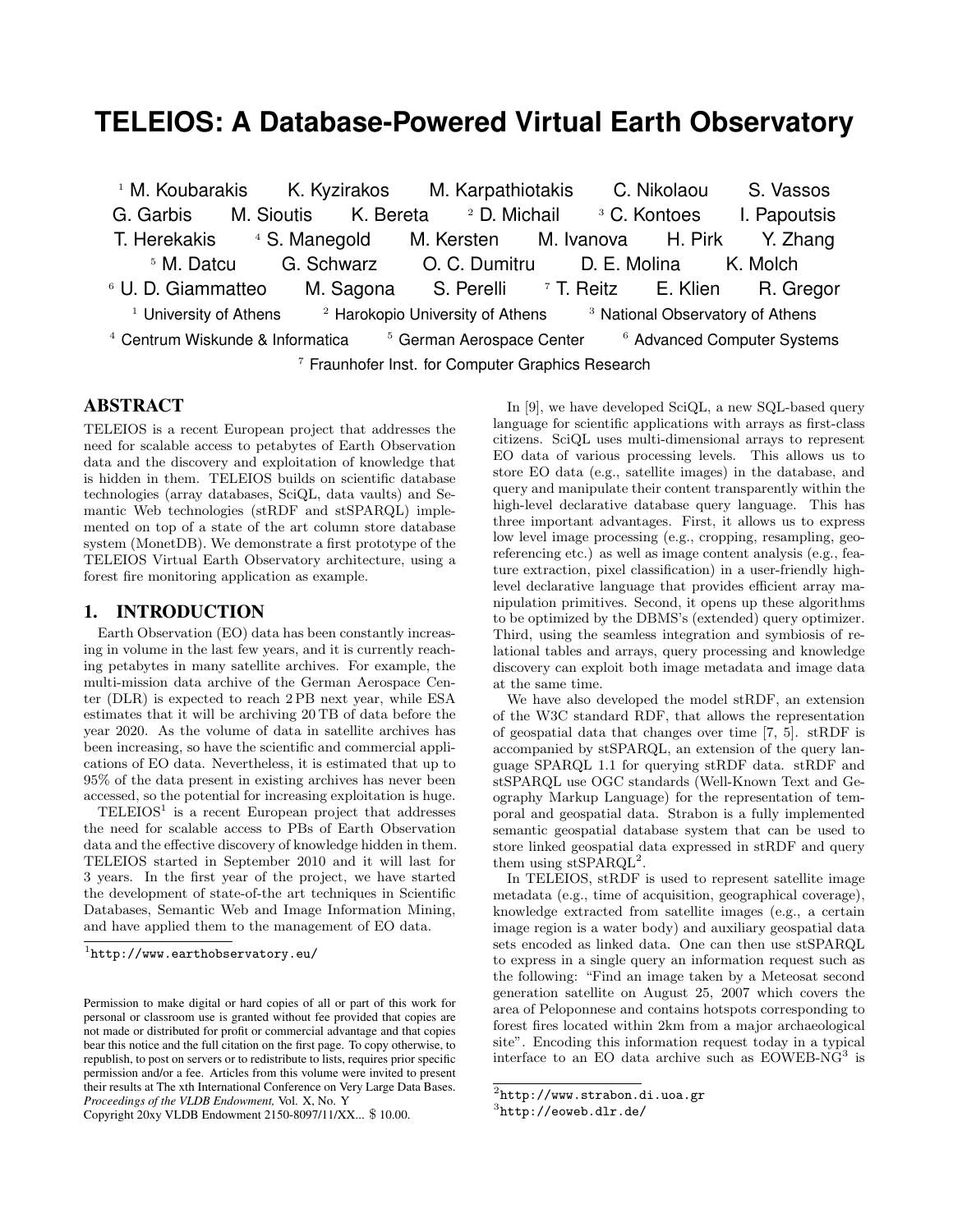impossible, because domain-specific concepts such as "forest fires" are not included in the archive metadata, thus they cannot be used as search criteria. In EOWEB-NG and other similar Web interfaces, search criteria include a hierarchical organization of available products (e.g., high resolution optical data, Synthetic Aperture Radar data, their subcategories etc.) together with a temporal and geographic selection menu..

In [3, 4] we have been developing image information mining techniques that allow us to characterize satellite image regions with concepts from appropriate ontologies (e.g., landcover ontologies with concepts such as water-body, lake, forest, etc., or environmental monitoring ontologies with concepts such as forest fires, flood, etc.). These concepts are encoded in OWL ontologies and are used to annotate EO products. In this way, we attempt to close the semantic gap that exists between user requests and searchable information available explicitly in the archive.

But even if domain-specific concepts were included in the archive annotations, one would need to join them with information obtained from auxiliary data sources to answer the above query (e.g., Wikipedia to find the major archaeological sites in the Peloponnese, GeoNames to find their geographic location etc.). Although such open sources of data are available to EO data centers, they are not used currently to support sophisticated ways of end-user querying in Web interfaces such as EOWEB-NG. In TELEIOS, we assume that auxiliary data sources, especially geospatial ones, are encoded in RDF and are available as linked data, thus stSPARQL can easily be used to express information requests such as the above. The linked data web is being populated with geospatial data rapidly [1], thus we expect that languages such as stSPARQL (and the related forthcoming OGC standard GeoSPARQL [8]) will soon be mainstream extensions of SPARQL that can be used to access such data effectively.

The technologies developed in TELEIOS are implemented on top of the pioneer column-store database system MonetDB<sup>4</sup> and the geospatial RDF store Strabon.

In the remainder of this demo paper, we first present the basic concepts of the TELEIOS Virtual Earth Observatory. Then we present a high level view of the Earth Observatory architecture. Finally, we describe in more detail how we plan to demonstrate the Earth Observatory by giving a detailed example of a fire monitoring application that we have just completed using TELEIOS technologies.

#### 2. BASIC CONCEPTS

Satellite missions continuously send to Earth huge amounts of EO data providing snapshots of the surface of the Earth or its atmosphere. The management of the so-called payload data is an important activity of the ground segments of satellite missions which is typically carried out as follows (Figure 1, grey part).

Raw data, often from multiple satellite missions, is ingested, processed, cataloged and archived. Processing results in the creation of various *standard products* (Level 1, 2 etc. in EO jargon; raw data is Level 0) together with extensive metadata describing them. Raw data and derived products are complemented by auxiliary data e.g., various kinds of geospatial data such as maps, land use/land cover



Figure 1: Concept view of the TELEIOS Virtual Earth Observatory

data etc. Raw data, derived products, metadata and auxiliary data are stored in a variety of storage systems and are made available using a variety of policies depending on their volume and expected future use.

EO data centers also offer a variety of user services. For example, for scientists that want to utilize EO data in their research, the TELEIOS partner German Aerospace Center (DLR) offers the Web interface EOWEB-NG for searching, inspection and ordering of products. Space agencies such as DLR might also make various other services available aimed at specific classes of users. For example, the Center for Satellite Based Crisis Information  $(ZKI^5)$  of DLR provides a 24/7 service for the rapid provision, processing and analysis of satellite imagery during natural and environmental disasters, for humanitarian relief activities and civil security issues worldwide. Similar emergency support services for fire mapping and damage assessment are offered by the TELEIOS partner National Observatory of Athens (NOA) through its participation in the GMES SAFER program.

The TELEIOS advancements to today's state of the art in EO data processing are shown graphically with yellow color in Figure 1 and can be summarized as follows.

Traditional raw data processing is augmented by content extraction methods that deal with the specificities of satellite images and derive image descriptors (e.g., texture features, spectral characteristics of the image etc.). Knowledge discovery techniques combine image descriptors, image metadata and auxiliary data (e.g., GIS data) to determine concepts from a domain ontology (e.g., forest, lake, fire, burned area etc.) that characterize the content of an image [4].

Hierarchies of domain concepts are formalized using OWL ontologies and are used to annotate standard products. Annotations are expressed in RDF and are made available as linked data [2] so that they can be easily combined with other publicly available linked data sources (e.g., GeoNames, LinkedGeoData, DBpedia) to allow for the expression of rich user queries.

Web interfaces to EO data centers and specialized applications (e.g., rapid mapping) can now be improved significantly by exploiting the semantically-enriched standard products and linked data sources made available by TELEIOS. For example, an advanced EOWEB-like interface to EO data archives can be developed on top of a system like Strabon to enable end-users to pose very expressive queries. Rapid mapping applications can also take advantage of rich seman-

 $^4$ http://www.monetdb.org/

 $^{5}$ http://www.zki.dlr.de/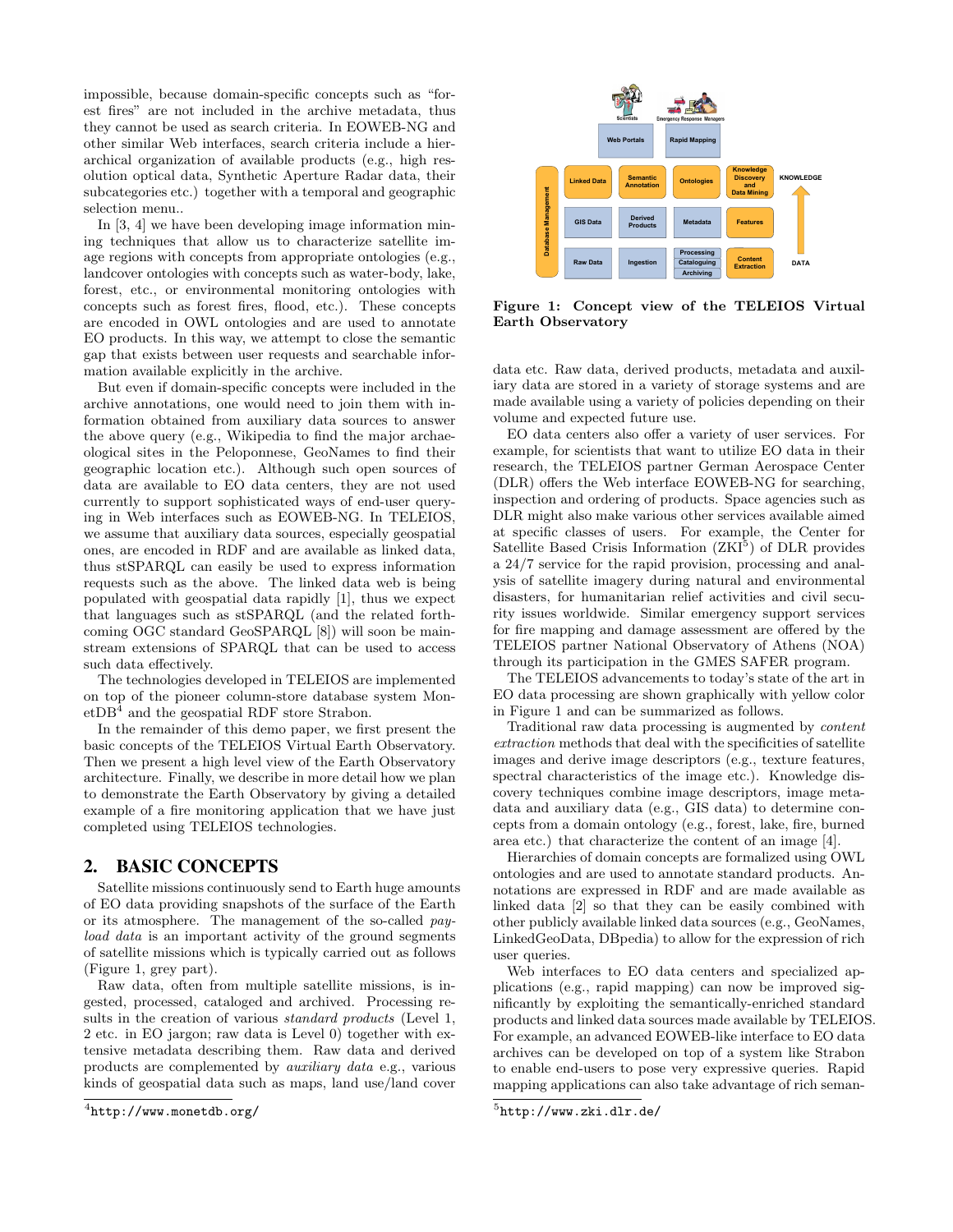

Figure 2: Software Architecture of the TELEIOS Virtual Earth Observatory

tic annotations and open linked data to produce useful maps even in cases where this is difficult with current technology. Open geospatial data are especially important here. There are cases of rapid mapping where emergency response can initially be based on possibly imperfect, open data (e.g., from OpenStreetMap) until more precise, detailed data becomes available.

#### 3. SYSTEM ARCHITECTURE

In this section we present the software architecture of the Virtual Earth Observatory. A high level view of the software architecture is presented in Figure 2. The components presented in Figure 2 can be categorized into four tiers according to the functionality that they provide:

(1) Ingestion Tier: It consists of components that perform data ingestion and content extraction.

The data ingestion components transform the original satellite image into a representation as table or array that the DBMS can handle. As a result, the optimization and execution engines of the DBMS gain transparent access to the image content instead of treating it as a "black box" BLOB or a file external to the database. In addition, the ingestion components perform operations like cropping an image to keep only the area of interest and georeferencing an image to a specific coordinate reference system.

The content extraction components perform feature and metadata extraction from raw files and products. The components that perform feature extraction create a set of patches by cutting images into square patches. In addition, they may also create feature vectors, implying that data shall be compressed into a compact multi-element feature vector representation. The components that extract metadata from raw data and products describe them using hierarchies of domain concepts that are formalized using OWL ontologies.

(2) Database Tier: It consists of components that provide access to data, metadata and semantic annotations. The main components in the DBMS tier are the systems MonetDB and Strabon. Data and metadata that were extracted from the input data during the ingestion phase are stored in MonetDB. Data of various processing levels are stored in MonetDB as multi-dimensional arrays. Transparent access to data and metadata is made possible with the use of SciQL. SciQL provides efficient array manipulation primitives that enables us to perform low level image processing and image content analysis using a high-level declarative query language.

Metadata and semantic annotations are stored in Strabon which utilizes MonetDB as a relational backend (or a spatially enabled DBMS such as PostGIS). Metadata and semantic annotations are expressed in RDF so that they can be easily combined with other publicly available linked data sources (e.g., GeoNames, LinkedGeoData, DBpedia) to allow for the expression of rich user queries using stSPARQL.

A more generic solution that addresses the principal problem of ingestion of data from external file formats into database tables or arrays, called the Data Vault [6], is used in the context of TELEIOS. The main idea of the Data Vault is to make the DBMS aware of external file formats and keep the knowledge how to convert data from external file formats into database tables or arrays inside the database.

(3) Service Processing Tier: It consists of Rapid Mapping services, Data Mining services and services for Automatic or Interactive Semantic Annotation. In this demo, only the Rapid Mapping services are utilized. The Rapid Mapping services expose the functionality offered by the lower layers to the application tier. These services enable an application to execute the processing chain of NOA using SciQL, to improve the thematic accuracy of the generated products using stSPARQL, and to interactively generate a map enhanced with auxiliary linked data sources.

(4) Application Tier: It consists of applications and services that provide domain specific support to the end user community.

#### 4. DEMONSTRATION OVERVIEW

We will give a detailed example of a fire monitoring application that we have just completed using TELEIOS technologies. The National Observatory of Athens (NOA) has been archiving and processing on a routine basis large volumes of satellite images of different spectral and spatial resolutions in combination with auxiliary geo-information layers (land use/land cover data, administrative boundaries, roads and infrastructure networks data) to generate, validate and deliver fire-related products and services. In this context NOA has been developing a real-time fire hotspot detection service for effectively monitoring a fire-front.

This service consists of two categories of operations that we will demonstrate as separate scenarios.

#### The NOA processing chain

The processing chain utilized by the NOA fire monitoring service consists of the following modules: (a) ingestion, (b) cropping, (c) georeference, (d) classification, and (e) generation of shapefiles containing the geometries of hotspots.

In the context of this scenario the user will navigate through the GUI of the Virtual Earth Observatory depicted in Figure 3 to launch an instance of the processing chain, using a subset of the available raw data as input. She will also use the search facilities of the Virtual Earth Observatory to retrieve raw data and derived products from previous executions of a processing chain. Thus, she will test the efficiency of different processing chains (i.e., chains using a different classification submodule) by comparing products generated